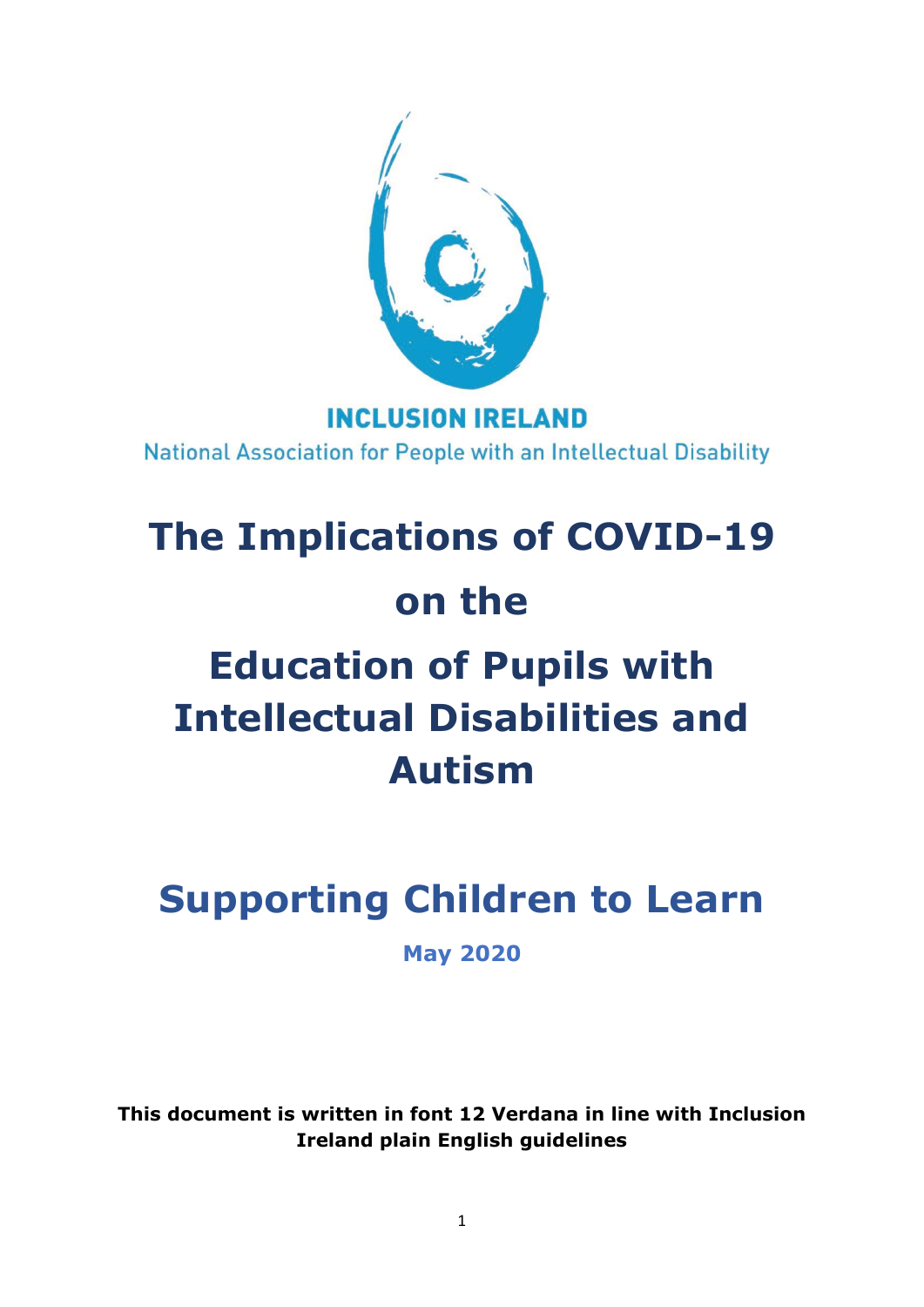### **About Inclusion Ireland**

Established in 1961, Inclusion Ireland is a national, rights-based advocacy organisation that works to promote the rights of people with an intellectual disability.

The vision of Inclusion Ireland is that of people with an intellectual disability living and participating in the community with equal rights.

Inclusion Ireland's work is underpinned by the values of dignity, inclusion, social justice, democracy and autonomy and we use the United Nations Convention on the Rights of Persons with Disabilities (UNCRPD) to guide our work.

### **Introduction**

In March 2020, the World Health Organisation (WHO) declared the outbreak of the new Coronavirus, or COVID19, as a pandemic, due to its rapid spread around the globe.

Ireland, along with other countries around the world, is taking action and putting in place plans to curtail the COVID-19 virus. One such action, announced on March 12<sup>th</sup> was to close all schools in Ireland.

On May 1<sup>st</sup>, Government announced a 'roadmap' to opening Ireland up again, which indicates that schools will not reopen until September at the very earliest and even then, only with good social distancing in place.<sup>1</sup>

The research tells us clearly that this lengthy closure of schools will impact on children with intellectual disabilities and autism more than any other group of children. However, the Department of Education and Skills has been silent on their support needs to date.

Inclusion Ireland conducted a survey of parents from April  $30<sup>th</sup>$  to May 20<sup>th</sup> to inform this submission. In total, 1064 people responded to the survey. The responses set out what educational supports parents feel their child needs at present, what they do not have and what is required to ease children back into school after such a long absence.

 $1$  Government published roadmap to ease Covid 19 restrictions and reopen Ireland's economy and society, accessed at [www.merrionstreet.ie](http://www.merrionstreet.ie/)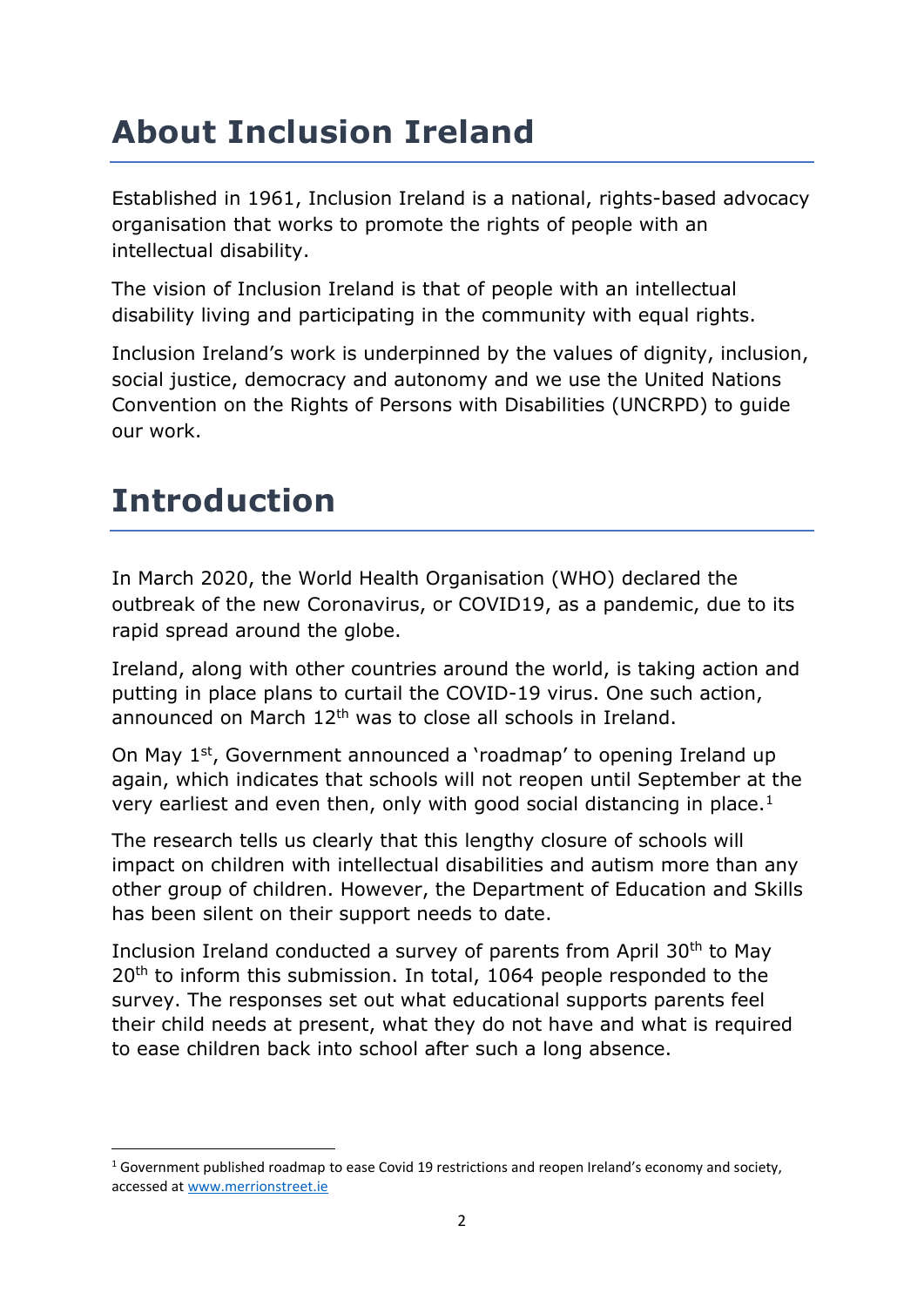### **The experience to date**

On March 12<sup>th</sup>, teachers, pupils and parents were thrown into a very unusual situation as schools closed with almost immediate effect. Parents were advised to home educate and that support would be forthcoming. Teachers were told to send work home with children and to immediately prepare for a situation they had never faced before.

Educating at home is not working well for most respondents to Inclusion Ireland's survey. There are huge barriers to educating at home for parents, who are not teachers in most cases. Some parents state that their child presents with behaviours that can be a challenge or have poor attention skills that require the support of a skilled teacher and not a parent.

Customize Save as  $Q3$ ♦ What barriers do you face in providing home education? Tick as many options as you like. Answered: 1,048 Skipped: 16 100% 80% 60% 40% 20% 0% Child's You are Other Access to Clarity motivation working from children in suitable about what is expected/lack the house learning home materials of guidance  $\check{\phantom{a}}$ ANSWER CHOICES ۰ **RESPONSES** Child's motivation 78.05% 818 v You are working from home 30.82% 323 • Other children in the house 58.30% 611 36.93% 387 Access to suitable learning materials 33.49% • Clarity about what is expected/lack of guidance 351 **Total Respondents: 1,048** Comments (169)

Just over 30% of parents are trying to work from home which does not fit in well with the simultaneous demands of home educating. As well as the child with an intellectual disability and/or autism, 58% of families have at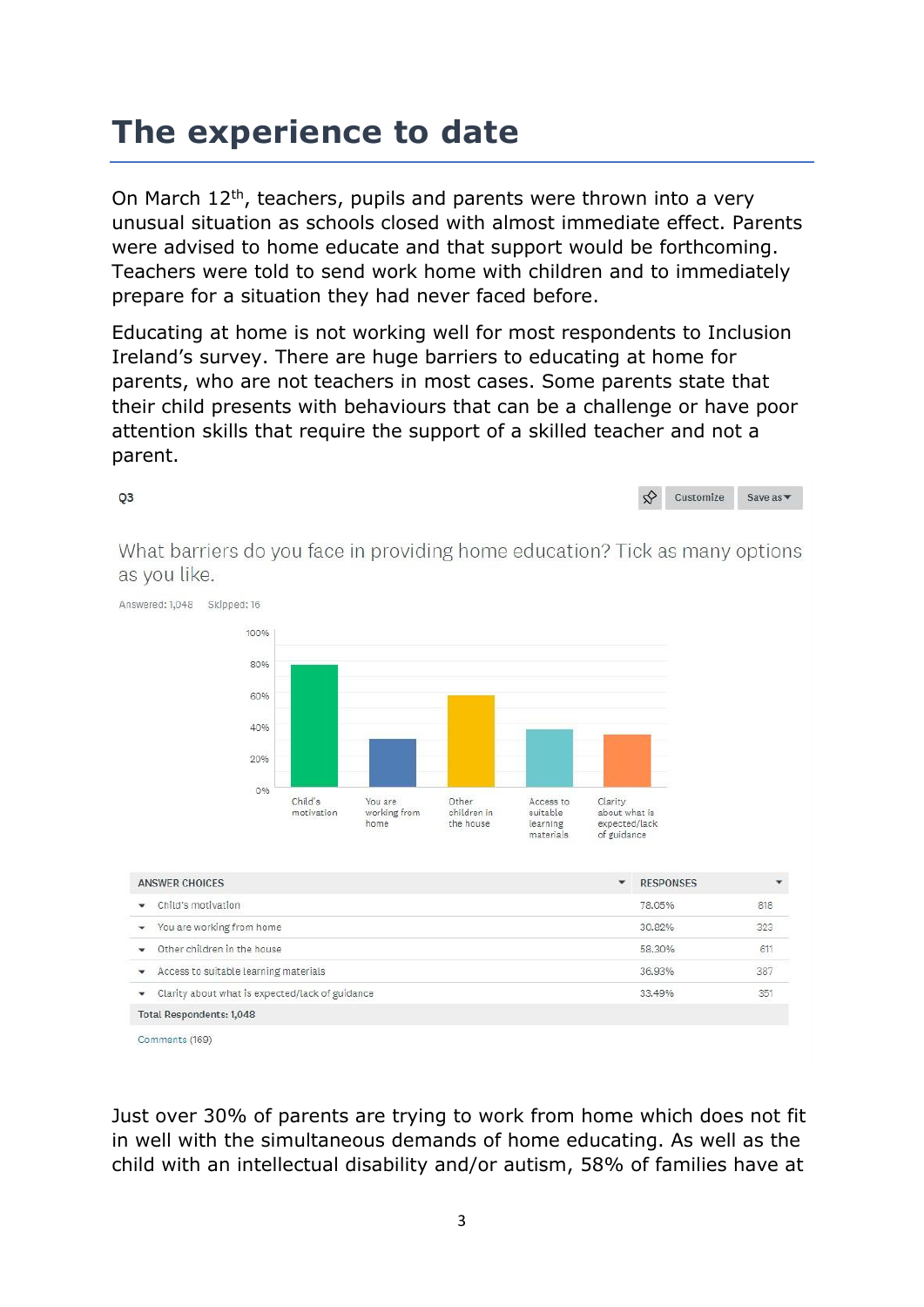least one other child in the home to care for. This further complicates trying to home educate.

While not a direct question, many parents stated they are working on the frontline in COVID medical settings and in supermarkets. They are not at home to educate their children and are getting no support from the state on education.

Education support to children from the school/teacher is variable with 37% of parents reporting a lack of access to suitable educational materials and 33% reporting a lack of clarity of what is expected/lack of guidance as a barrier to home education. The experience for children varies widely with some having daily class lessons via 'virtual means' to other children who have had no contact from their teacher.

Almost 4 in 5 (78%) parents report that their child is not motivated to learn at home. Children are associating school with education and not home.

Just over 89% of respondents reported their child is missing school either, a lot (55.3%) or a bit (33.1%), with the remaining 10.57% not missing school at all.



#### Is your child missing school?

#### **Survey respondents told us:**

"We are both working out of home. It is impossible to home school."

"Child has difficult behaviour, poor focus. Needs a teacher."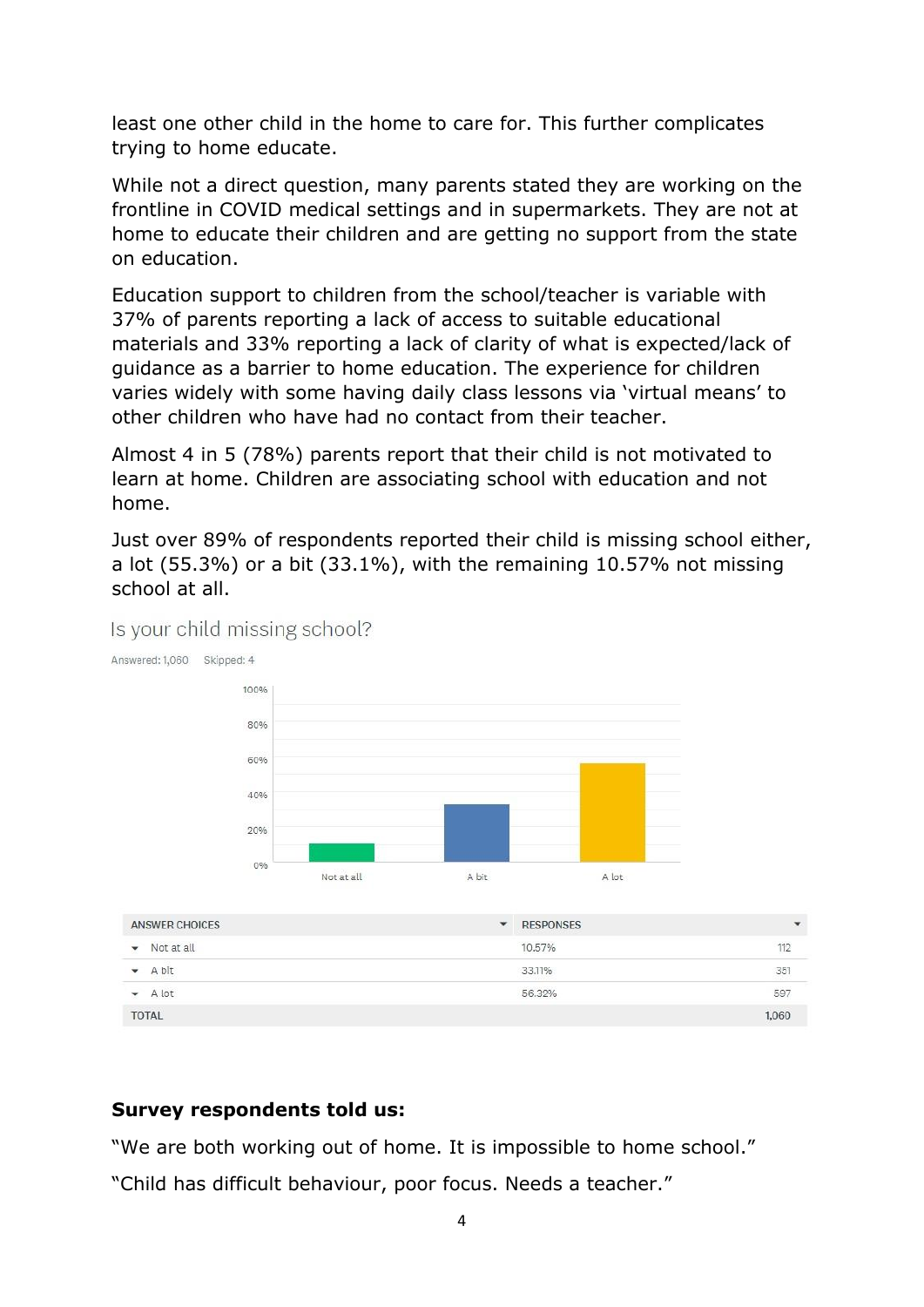"Child has challenging behaviour as he misses routine. Child needs somewhere to go".

"I am a nurse in a COVID unit. 4 children. Husband working from home. I am self-isolating. Husband doing his best"

"I am on the front line and minding granny with dementia. Nothing has been done for the children of frontline workers".

"He does not want me to teach him as I cannot teach the way his teacher does, and this frustrates us both".

"I have 5 kids, 2 with special needs, 3 need help with homework. I spend from 9am to 11pm doing homework. My own mental health will suffer. We have 2 laptops between 5 and the internet keeps breaking down".

For a significant amount of families, home education is not working for a variety of reasons. The Department of Education and Skills (DES) must carefully examine how it is supporting families at this time.

### **Case study of a child with complex needs**

"My son requires and receives one-to-one support in school, sometimes more.

My son has had zero support since March  $12<sup>th</sup>$  when his home became his school. He came home with a single page, a drawing. Clearly, a school caught unawares.

He attends a special school for children with autism and complex needs, code for mainstream cannot cope, special classes cannot cope.

He is autistic (level 3 or 'severe' in more common terms), has a moderate intellectual disability, is not verbal, and is arguably most in need of an education. Like all children, his education will pave his fate.

His education demands a focus on his independence as well as academic and behavioural (well-being) needs. He has had a battery of services to facilitate him in life, at least weekly, for close on a decade (mainly funded by us). All now gone.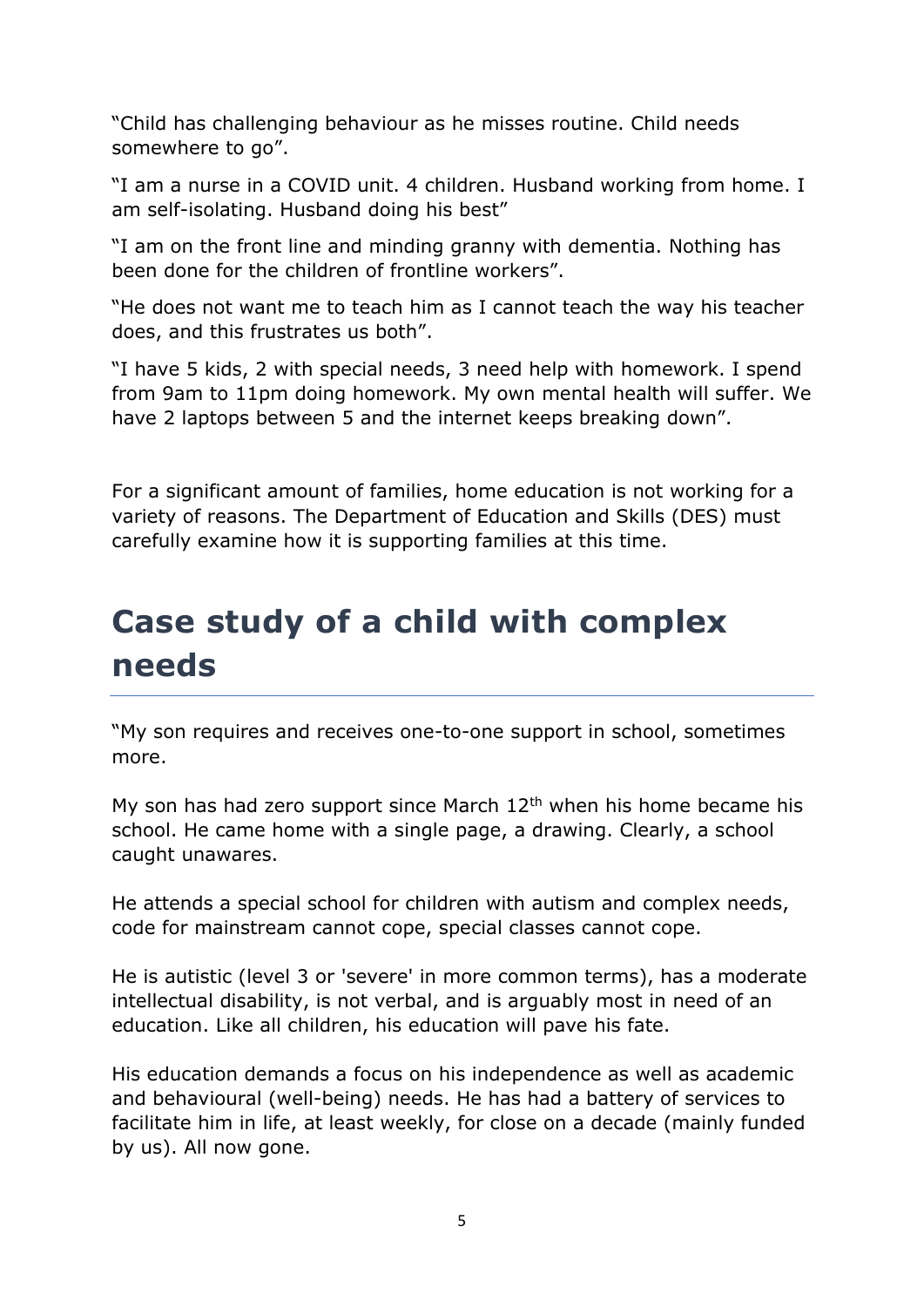He requires structure, routine and predictability. He requires face-to-face instruction.

The support from his school is nil. Staff outnumber pupils.

Sum total of two emails from the teacher. No thought, instruction or advice. He has an Individual Education Plan, but nothing forthcoming about this or how to deliver on any of the goals.

We (mainly his dad) are now teacher, SNA, speech therapist, occupational therapist, behaviour psychologist, psychiatrist, advocate and parent (and employee) rolled into one clumsy muddle.

He has a right to an education. At present this is gone."



Has your child access to technology for school work? Tick as many options as vou like



At present the only method for teachers to contact their students is via technology.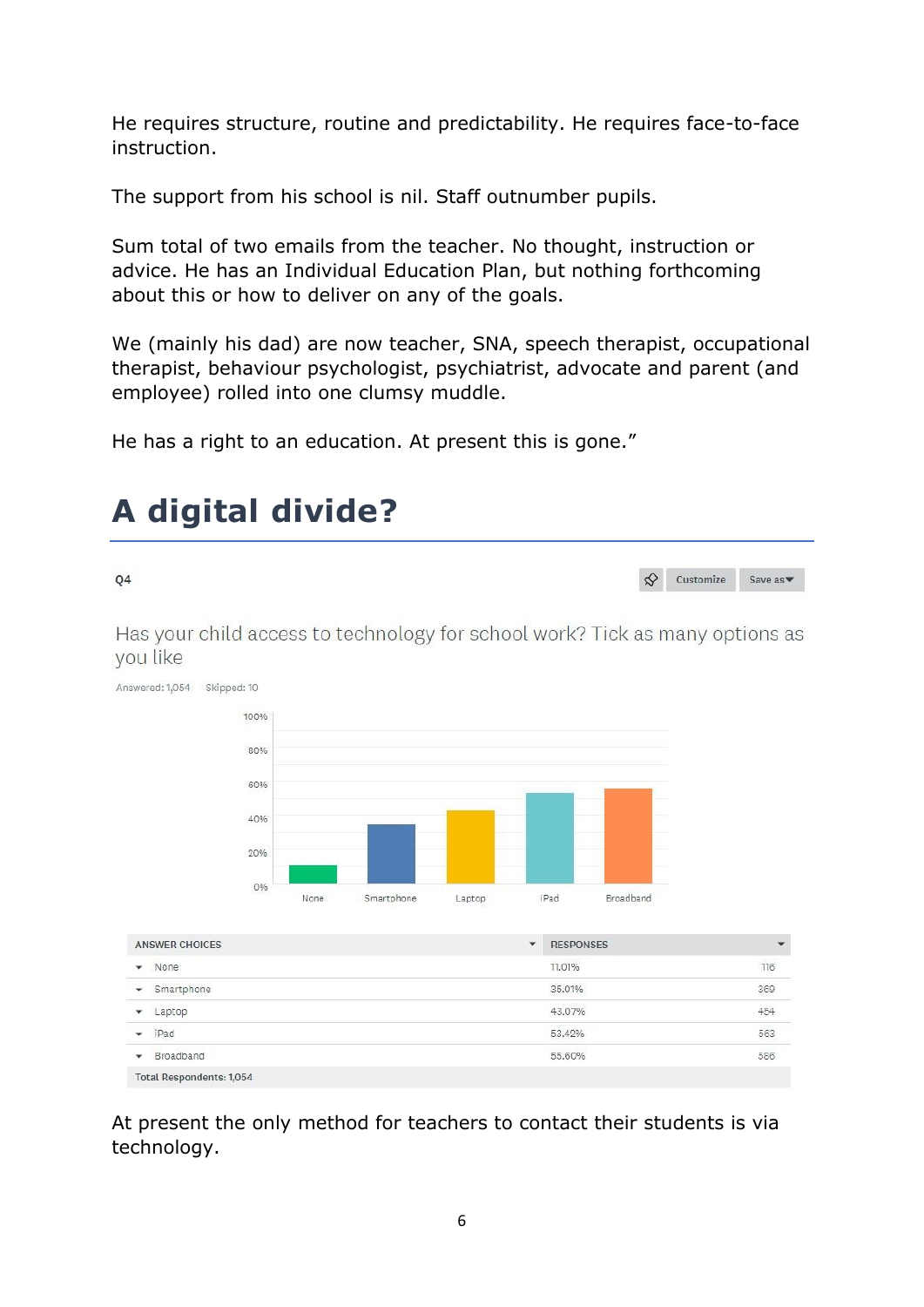Most families have access to some form of technology such as a laptop, smartphone or iPad to access schoolwork but 11% (or 116 respondents) have no access to any technology at all for schoolwork<sup>2</sup>. These children need to be supported immediately by the DES with a technology solution or direct access to teaching as they have no access to education at present.

Also, 45% of respondents do not have access to high speed broadband meaning no access to the internet or access only through costly 4G.

A small amount of comments indicates that in some families' technology must be shared between children and parents working creating challenges and difficulties in home education.

#### **Survey respondents told us:**

"I am a teacher. My child is trying to use our device to learn and I am trying to use it to teach my pupils".

"Lack of tech equipment".

"No stable internet connection".

"We need an iPad sent home with textbooks and activities loaded up. It can be used for school after"

"We have 2 laptops between 5 and the internet keeps breaking down".

### **Supports required now**

Parents and pupils need access to a range of supports with immediate effect. Respondents to Inclusion Ireland's survey said that until school reopens, they would benefit from virtual lessons delivered through Zoom or Skype (44.4%), a lesson plan developed from the child's individual education plan (IEP) and virtual access to a special needs assistant (SNA). Some schools are already hosting virtual classes, which works very well for some children. However, the experience is variable.

#### **Respondents told us:**

"Currently have zoom classes 9-11 each school day. It's invaluable."

 $2$  This number is likely an underestimate as the survey was conducted online.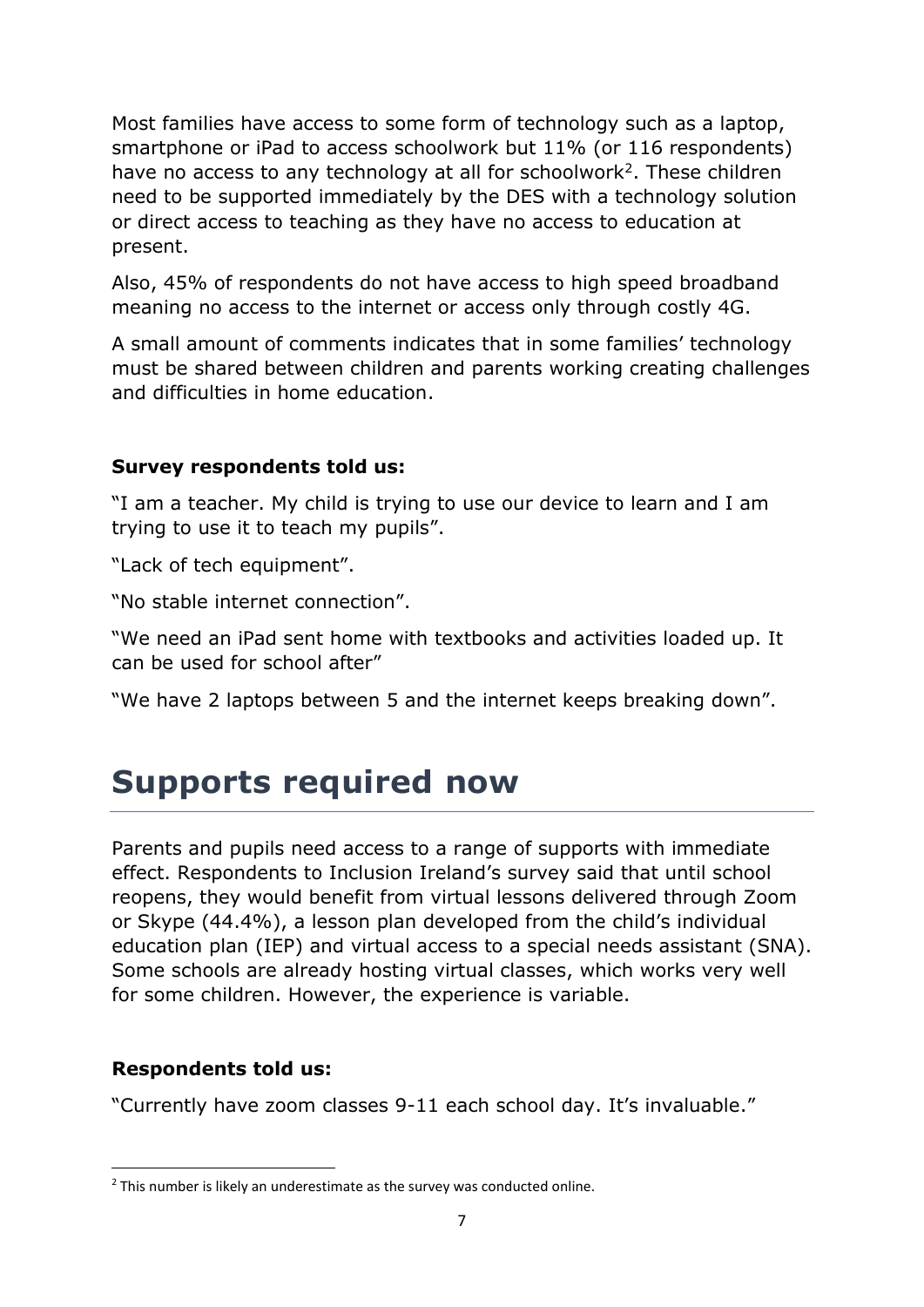"Missed a call from the school on day 1 and haven't been able to contact them since".

"We are getting very good supports".

In recent years, the DES and the National Council for Special Education have begun to deploy allied health therapists such as behavioural psychologists, speech therapists and occupational therapists in schools in partnership with the Health Service Executive (HSE). Since COVID 19 restrictions have been put in place, virtually all therapy appointments in the HSE have ceased.



Is there any educational support you feel would help until schools re-open? Tick as many options as you like.



Answered: 1,009 Skipped: 55

02

| <b>ANSWER CHOICES</b>                                   | $\checkmark$ | <b>RESPONSES</b> |     |
|---------------------------------------------------------|--------------|------------------|-----|
| Virtual Access to Lessons (via Zoom or Skype etc.)<br>۰ |              | 44.40%           | 448 |
| Virtual access to a special needs assistant<br>۰        |              | 41.23%           | 416 |
| Virtual access to an occupational therapist<br>٠        |              | 39.84%           | 402 |
| Virtual access to a speech and language therapist<br>۰  |              | 43,11%           | 435 |
| Virtual access to Psychology/Behaviour therapy<br>۰     |              | 38,75%           | 391 |
| A lesson plan in line with your child's IE<br>۰         |              | 45.59%           | 460 |
| Other (please specify)                                  | Responses    | 19.82%           | 200 |
| <b>Total Respondents: 1,009</b>                         |              |                  |     |

Respondents to the survey state that access to speech therapy (43%), occupational therapy (40%) and behavioural psychologist (39%) would support them through their home education journey.

In the free response to this section parents stated that they require technology, textbooks and workbooks to assist them in home education. A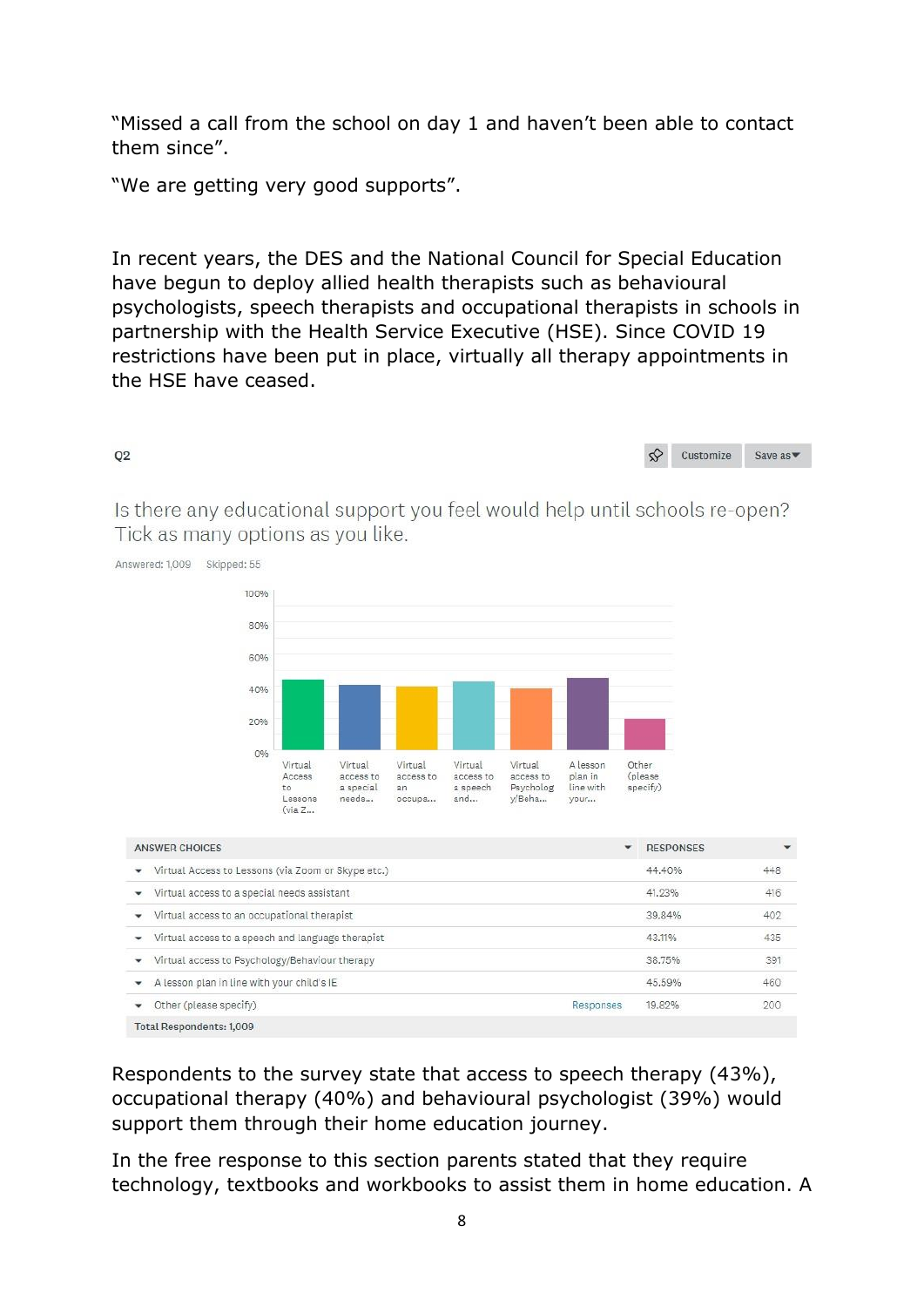small number of parents asked that a small grant be made available to purchase materials for arts and crafts.

For a cohort of children with disabilities, direct access to teachers, SNAs and a structured lesson plan derived from the IEP is what is required. While this may not be in line with public health guidelines at present, these children need to be top of the priority list of children returning to school. These children generally fall into the category of those with the highest support needs, traditionally referred to as 'moderate, severe and profound intellectual disability' and 'severe autism'. This is not a very large cohort of children and many are already educated in small class groups of 6 in school. The DES must also look at the home tuition/July Provision model or in school provision to see if it can be safely rolled out for an extended duration to these children.

A very small group of pupils (emerging in free responses to this survey) in the Irish education system will not be able to attend face to face education for some time. These are medically fragile pupils to whom the DES needs to pay particular attention. These children need regular access to their teacher via remote or 1:1 in home means which may require the DES to supply technology into homes as these children may not be back at school again for a significant period. One such comment that gives an insight into this group is: "my son has a chromosome disorder that affects his immune system. My mam who is 83 also lives with us".

#### **Respondents told us theses supports would help now:**

"My daughter has complex needs, I need a teacher or SNA to the house as I have 3 other children".

"One to one home tuition. My child could not work through Zoom".

A help would be "video calls with his peers from school".

"Reopen schools".

"Home support".

"Work in hard copy, lessons online especially for my kid".

"Send hard copy materials as we have no printer at home".

"Broadband that works and funding for educational supplies at home".

"An IEP please".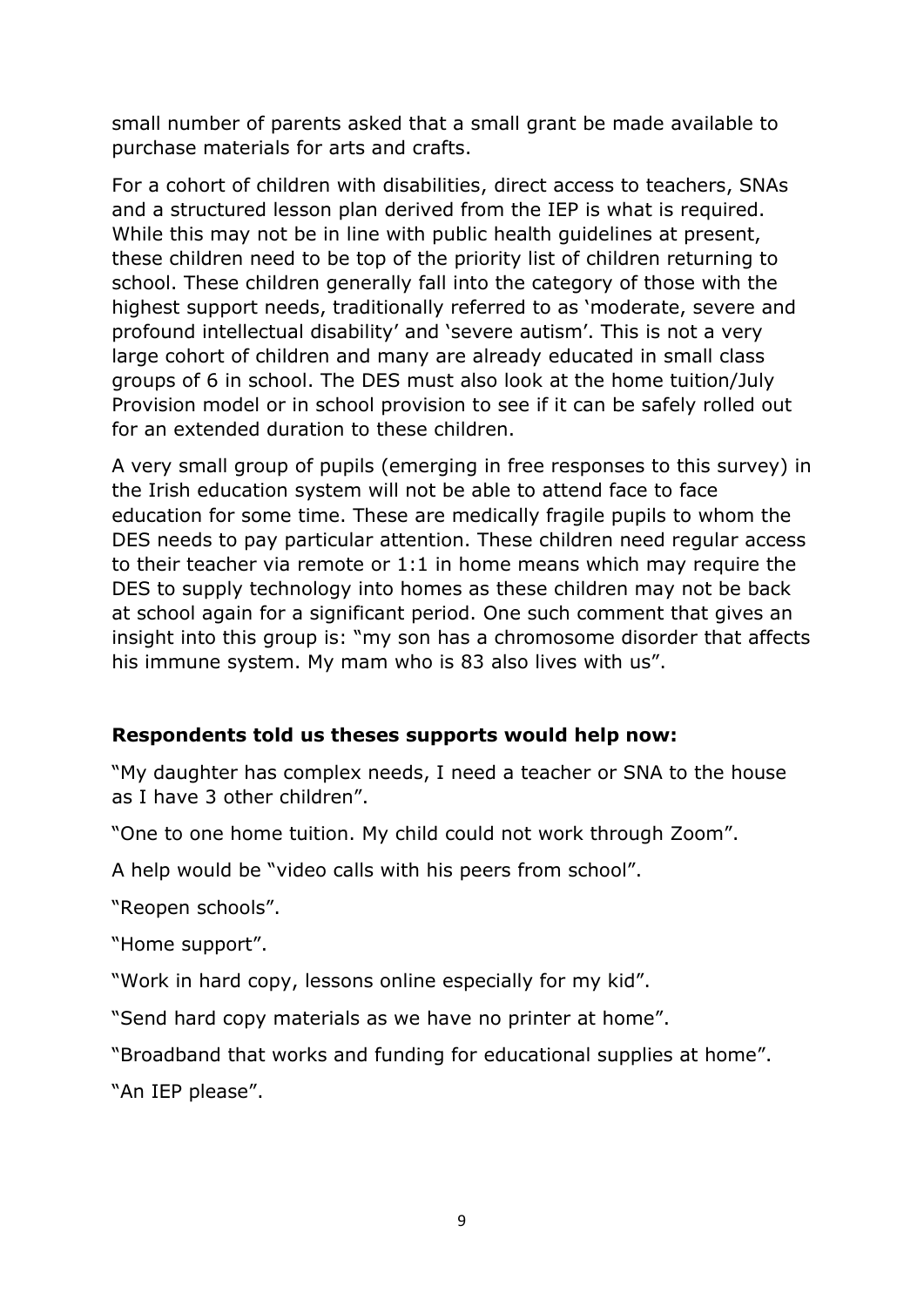### **Supports required to get back to school**

For many children with disabilities getting back to school will be a difficult transition, as the transition to home was also difficult.



We asked parents to rank the support that would help to ease their child back into school, now that we are facing schools remaining closed until September.

July provision or some form of home tuition and direct contact with the teacher are the highest ranked supports parents believe their child requires. The DES must examine the possibility of providing home tuition to children with complex needs without delay. Obviously, this needs to have a public health dimension but early, limited studies show there is a less risk of children passing COVID-19 to each other than adults.<sup>3</sup>

<sup>3</sup> Evidence summary of the spread of COVID 19 by children, HIQA, April 2020.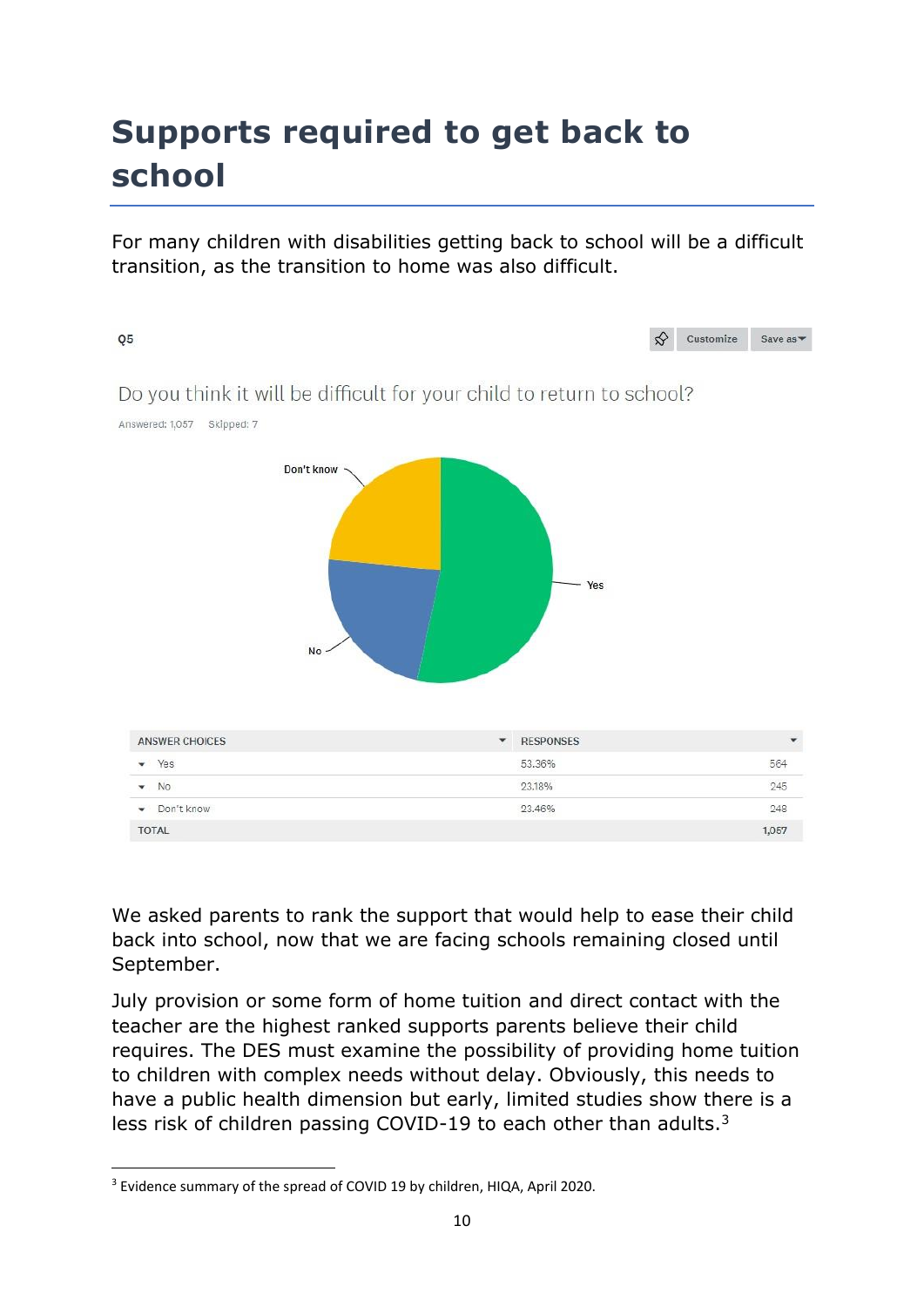When schools are to reopen this will be a very difficult transition for many children, especially those for whom routine is very important. Transitions must be well planned to ensure these children return to full time education at the same time as their peers. Respondents have told us how this could be planned to support the child by having contact from the teacher, by communicating a planned return date at least one week in advance and having a number of arranged visits to the school in advance of the reopening date.

The supports required to ease a return to school ranked:

- 1. Contact with the teacher (4.03/6 score)
- 2. July provision/home tuition  $(3.8 \text{ score but highest } 1^{\text{st}} \text{ pref. } 34\%)$
- 3. Advance notice of a return date (3.68 score)
- 4. Advance visits to the school in advance of reopening (3.67 score)
- 5. Support from a SNA (3.24 score)
- 6. Social story for returning to school (2.85 score)

When children are to return to school the DES must ensure that children with disabilities are not left behind. Almost 90% of parents surveyed believe that children with disabilities should return to school at the same time as other children or before.

#### **Respondents told us:**

".... Government has to take responsibility if children return to school ..... blame should not rest with schools or service providers otherwise schools will not open for fear of reprisal"

"Return when it is safe to do so"

### **The United Nations view**

*While reliable figures on students with disabilities are not yet available it is likely that the current crisis has exacerbated their exclusion from education. As detailed in the policy brief on the impact of COVID-19 on children, students with disabilities are least likely to benefit from distance learning solutions. Lack of support, access to the internet, accessible*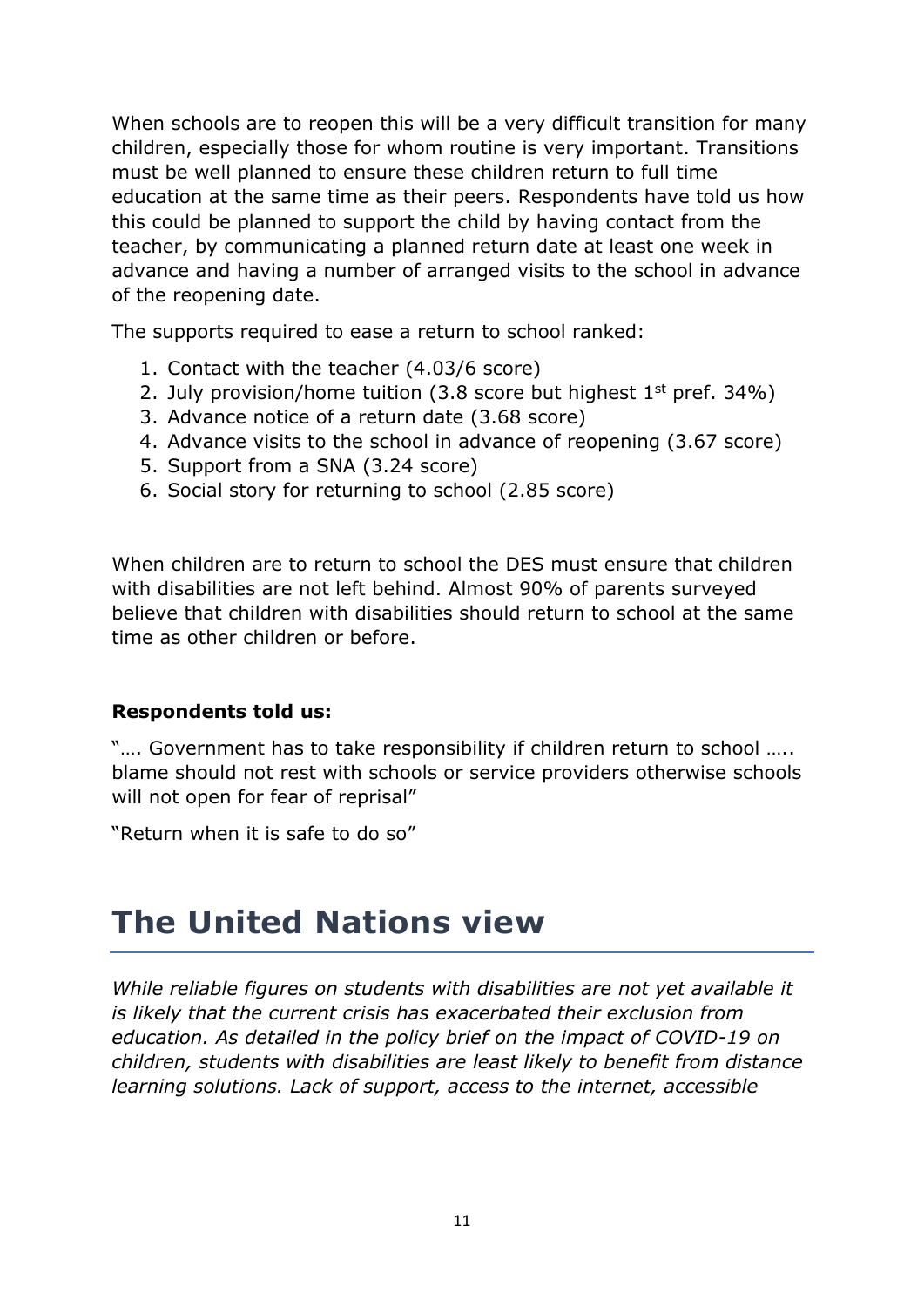*software and learning materials is likely to deepen the gap for students with disabilities.<sup>4</sup>*

### **Recommendations**

- 1. Schools must contact parents of children with disabilities to conduct a technology audit. The DES must then respond by providing technology and materials that is accessible to engage in virtual online classes immediately.
- 2. Any distance learning provision must be accessible.
- 3. The DES must resource schools to send out books, workbooks, iPads with educational materials preloaded and arts materials to children with disabilities as a matter of urgency. An alternative is to make a grant available to parents to purchase such materials as required.
- 4. The DES must determine best practice in virtual education of what is working well and ensure all schools have the capacity and resources to implement as a matter of urgency.
- 5. The DES must make therapy resources available through existing resources used for the pilot inclusion model, NCSE resources and in partnership with the HSE. This must be done swiftly using virtual or remote technology to support children with disabilities.
- 6. The DES needs to examine the possibility of home tuition/July provision in the home or school in line with public health guidelines. This is a particular need for children with complex learning or behaviour needs who are unable to interact with education in a remote manner.
- 7. The DES needs to assess and plan for children with complex medical needs. It is unlikely these children will be in school in 2020 so longer-term planning for accessible home education is required. This may be required for all children if there is a second wave of COVID-19.
- 8. When schools begin to reopen, children with disabilities must not be discriminated against, and must return to school at the same time as their classmates. In certain cases, an early staged return may be needed in advance to allow the child to re-engage in education.

<sup>4</sup> Policy brief, A disability-inclusive response to COVID-19, United Nations, May 2020.